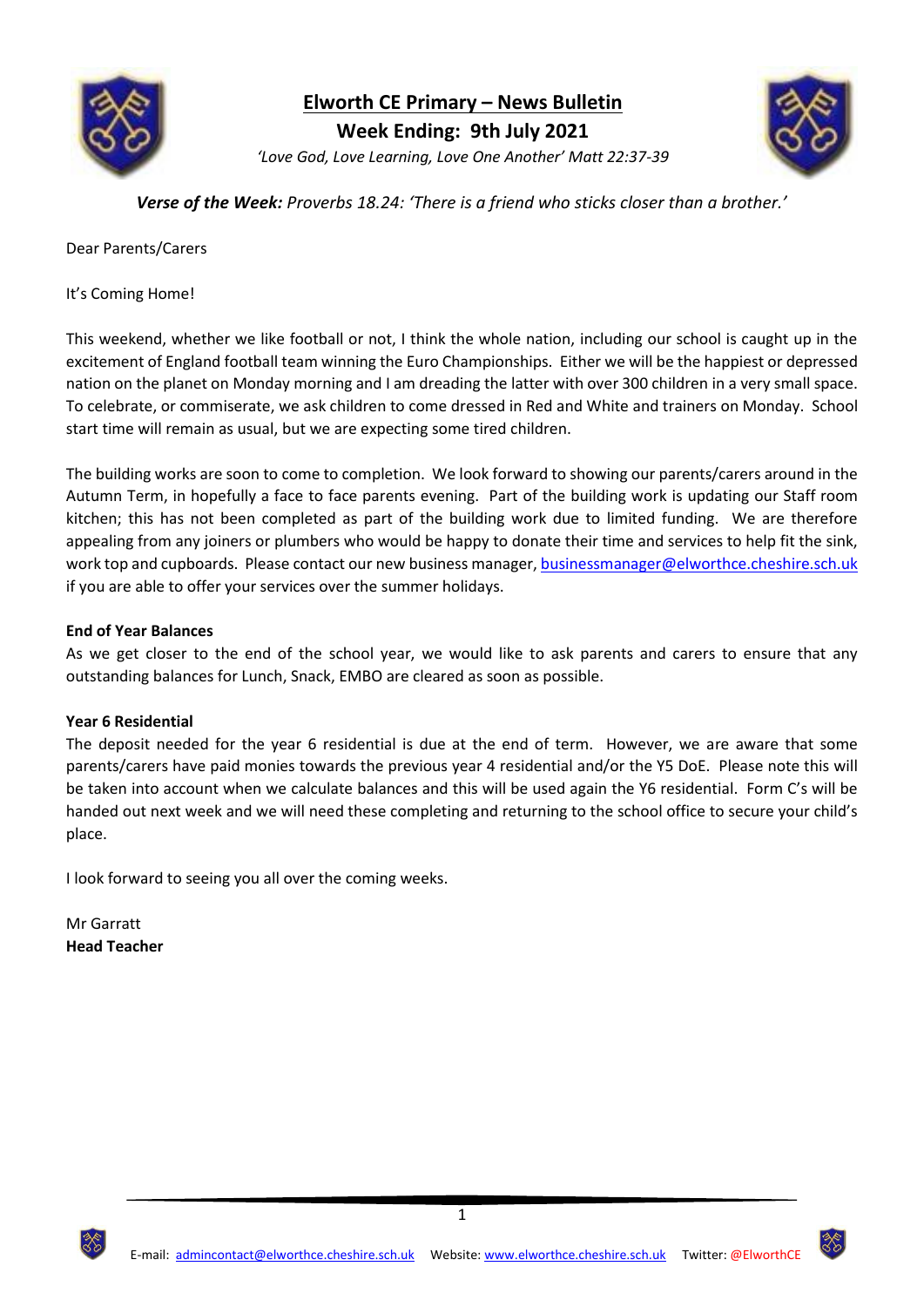| <b>Continuous Weekly Events - Summer 2021</b> |                                                |  |
|-----------------------------------------------|------------------------------------------------|--|
| Weekly                                        | Weekly Worship with Cathryn and Mr Garratt     |  |
|                                               | Daily Well-being activities                    |  |
|                                               | Thought for the Day- daily encouragement       |  |
| Monday                                        | KS2 9-9:20                                     |  |
|                                               | KS1 and EYFS throughout the day                |  |
|                                               | <b>EYES PE</b>                                 |  |
| Tuesday                                       | The Feel Good Club- After school google meet   |  |
|                                               | KS1 PF                                         |  |
| Wednesday                                     | LKS2 PE                                        |  |
| Thursday                                      | UKS2 PE                                        |  |
| Friday                                        | <b>Fitness Friday</b>                          |  |
|                                               | <b>Forest Schools</b>                          |  |
|                                               | Class 6 Wider Opps Music                       |  |
| <b>Diary Dates</b>                            |                                                |  |
| Thur - $15th$ July 21                         | <b>Y6 Leavers Prom</b>                         |  |
| Wed - $21^{st}$ July 21                       | <b>School Closes for Summer (Normal Times)</b> |  |
| Thur - 2 <sup>nd</sup> Sept 21                | School Opens for Autumn Term                   |  |

# **PHASE NEWS**

# **EYFS:**

The children have had a fantastic week. In our Story Box session, we arrived at the Isle of Blowyernose to find a cheeky monkey who wouldn't share the Flum Flum fruit. The children have written information booklets about monkeys and created some lovely jungle animal crafts. In numeracy, the children have looked at odd and even numbers. We finished our week with a wonderful Friday filled with football, fun and friends!

## **KS1:**

Class 9 had a super trip to Brereton Heath Nature Reserve. Even the rain didn't stop the children from taking part in forest based activities. The children made dens for animals. went searching for mini beasts and completed a rope walk. The children have taken part in a healthy eating design and technology day which included guessing fruit using a feely bag, looking at which food is healthy and designing their own fruit salad. In art the children showed us how well they worked as a team by building huge newspaper spiders. Each spider had eight incredibly long legs!

## **LKS2:**

We are so pleased with the children in Y3 and Y4. They have continued to be an example around school demonstrating respectful attitudes, good manners and excellent learning behaviour. Choosing our Stars of the Day can often be a real challenge as they are all shining so brightly! The children continue to enjoy their local area studies, music opportunities and 'Walk through the Bible' for those in Class 4. We would like to take this opportunity to thank those of you who have given up your time to aid and assist us in the delivery of our swimming programme! The children gain so much from this experience and without your faithfulness and generosity it wouldn't be possible, so thank you. Can we take this opportunity to remind you that the children will be taking their end of term Spelling Test next week. Please encourage your child to practice the spellings they have been given. This week, the children need to practice writing their spellings down, ensuring handwriting is clear and legible. Thank you.



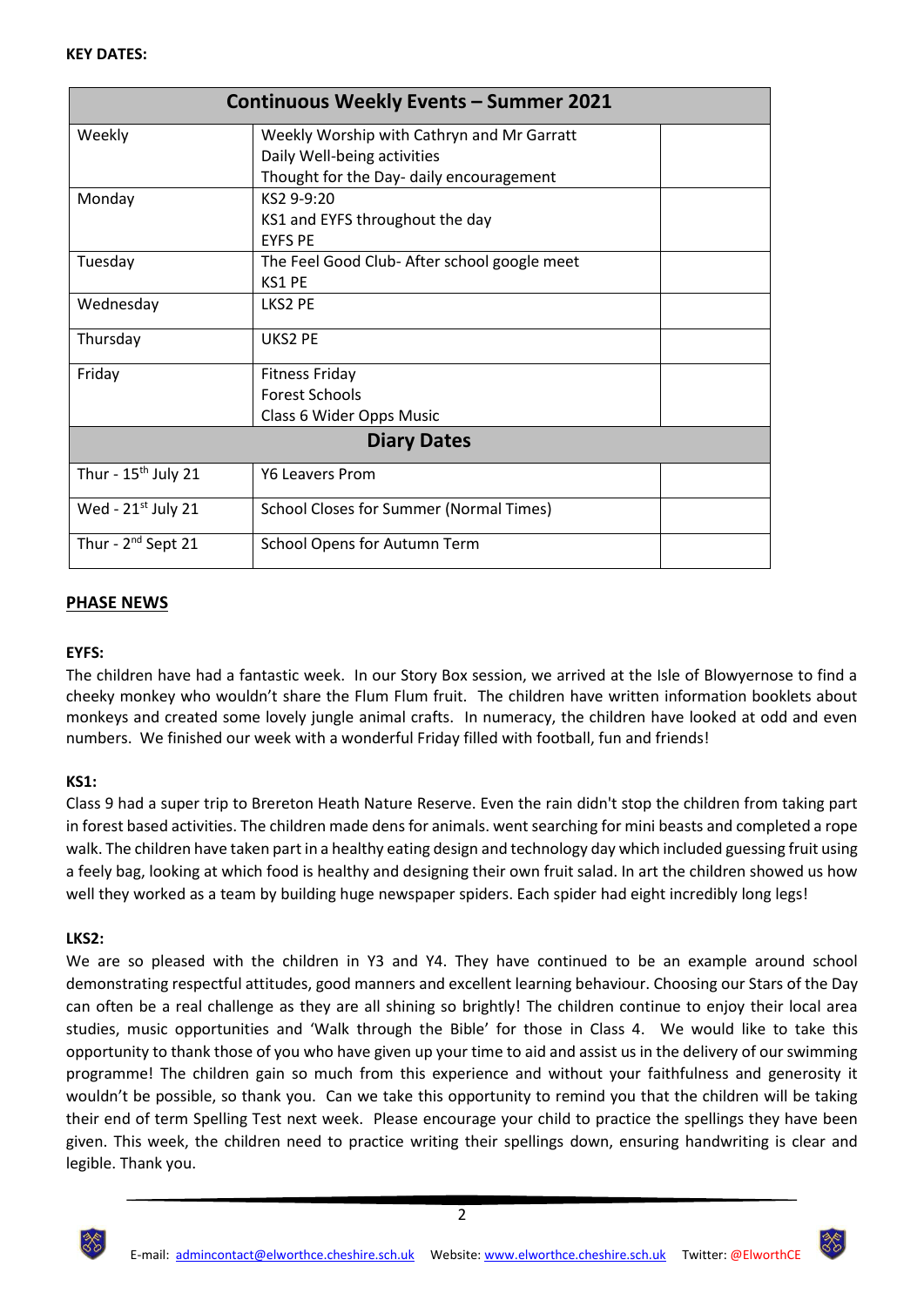# **UKS2:**

The Year 6 children really enjoyed their Bikeability and Forest Schools last week and it was lovely to see them enjoying themselves together - we even got some sun! In Bikeability, their behaviour and conduct was superb and it was great to see the levels of concentration and resilience shown to complete the course. In Forest School, Mr Thorpe was really impressed with the Year 6's skills and they were able to demonstrate everything they have learnt throughout their time in school. They have some very advanced bushcraft skills and again demonstrated excellent conduct throughout. The leavers' programme continues with the Leavers' Cup on Friday - who will win the very first Elworth leavers' cup?

Year 5 have been enjoying their English lessons over the last couple of weeks and made their own TV adverts to persuade their readers to visit Camp Green Lake. We definitely have some budding actors on our hands! This has resulted in some superb persuasive writing and we have been really impressed with the results.

# **PE:**

Wow! What a fabulous day with our year 6's. The first ever Leavers Cup up for grabs!

The children, split into three equal groups, completed three activities comprising of orienteering, swimming and dodgeball. Each activity comprised of a fun and competitive element. Points were scored & totalled to determine the winners of each element. The final event Tug of War was double points bonanza!

After three rounds of hard fought pulling and a lot of cheering the overall winning group were **Group One!** Well done Group One and to all of our year 6's. A fantastic day!

# **WHOLE SCHOOL NEWS**

## **Admin:**

Just a reminder to everyone that the main entrance door will remain closed and only pre-booked visitors will be allowed access to school, and then they must follow the guidelines advised. We ask that, to minimise contact, you keep visits to an absolute minimum. **Please use the intercom that has been installed at the Main Entrance to speak to the office.**

**If your child forgets an item, please consider if it is necessary. If it is, please place it in a named bag and leave it in the blue bin outside reception.**

*\* Please be aware that if we need to call you for any reason, the school number will display as 0845 1480060, as all of our outgoing calls go through Cheshire East. It is very important that you are contactable throughout the school day.*

## **Payments into School**

Please be reminded that all cash or cheque payments coming into school must be in a sealed envelope with your child's name, class, the payment amount and what it is for clearly stated on the front. Thank you.

## **Scooters & Bikes**

Please could we ask that children and siblings **do not** ride scooters or bikes on the school site at drop-off and collection times. We recognise that these are a fabulous way to get to and from school, especially for little ones so we are not looking to stop them accessing the site. However, at peak times, such as drop-off and collection, there are lots of people coming and going and lots of staff cars parked in the Car Park. Consequently, we are asking that children dismount and push their bike/scooter alongside them instead of riding. Your understanding and cooperation are greatly appreciated. Thank you.



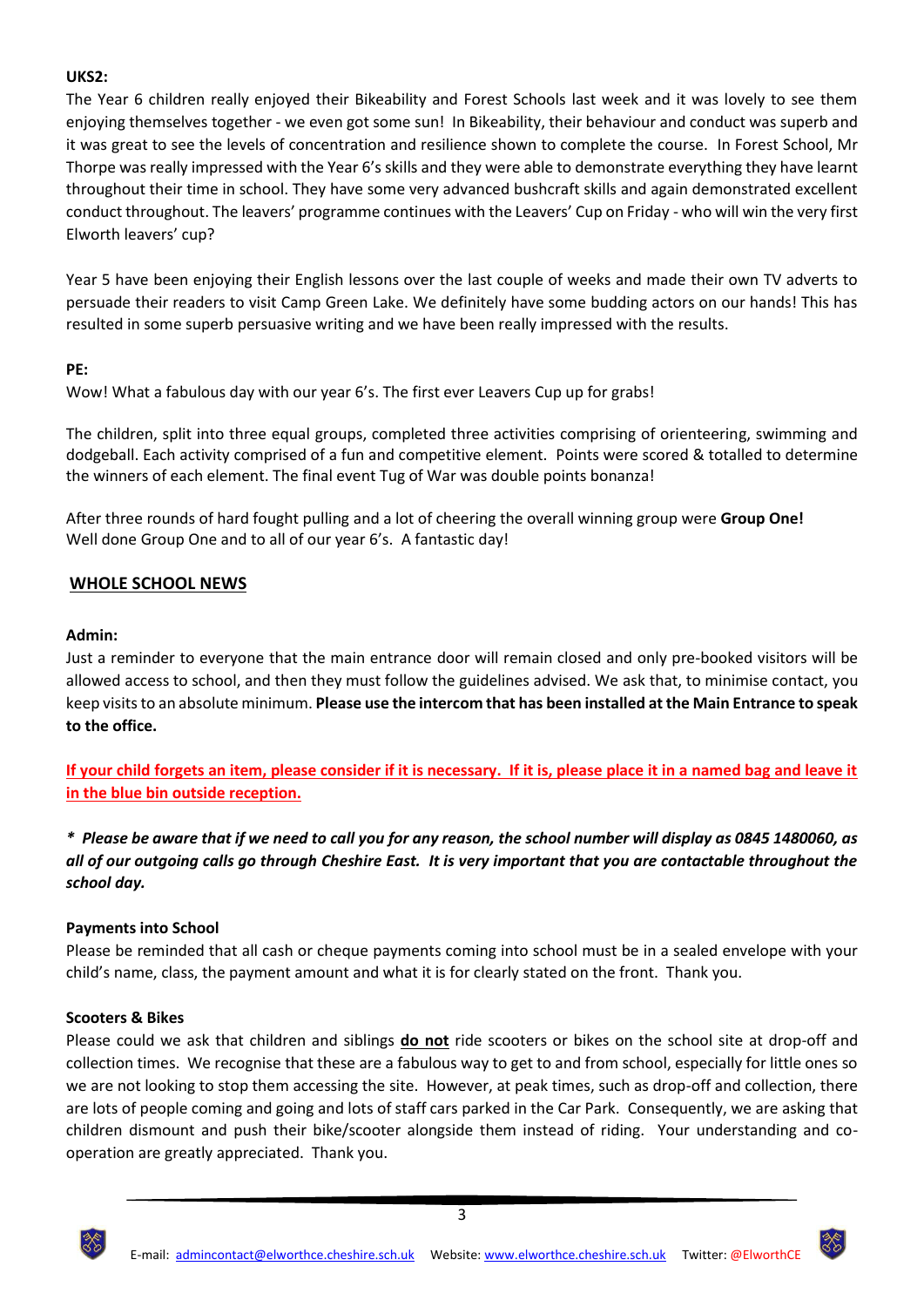## **Staff Car Park**

It has come to our attention that there are some children who are playing around the cars in the staff car park particularly before school. We must ask that children are not allowed to keep doing this both for their own safety and for the safety of the staff cars. There will be a member of staff outside on the main car park in the coming days to help facilitate this. Thank you for your co-operation.

## **E-Safety:**

With each new newsletter we'll be highlighting a new E-Safety topic/area of focus.

Alongside individual skill, impressive teamwork and some truly epic matches, one of the most enjoyable things about this summer's European football championships has been the sense of sportsmanship and fair play. Players have competed fiercely, but they've (mostly) remembered that they're representing their country – and that bad behaviour, dangerous play or outright cheating tends to last in people's memories for a long time after tournaments are over. The same is true of how we act online – one error of judgement or loss of control might only take a second, but can have results that are difficult to forget. Instead, just like the heroes of the Euros, we should aim for people to see us and feel proud and inspired. So, in a five-a-side line-up (with five "dos" and five "don'ts"), here are our top tips for playing fair online.

In this guide, you'll find tips on a number of potential risks such as online strangers, hurtful messages and an overspending of time online.